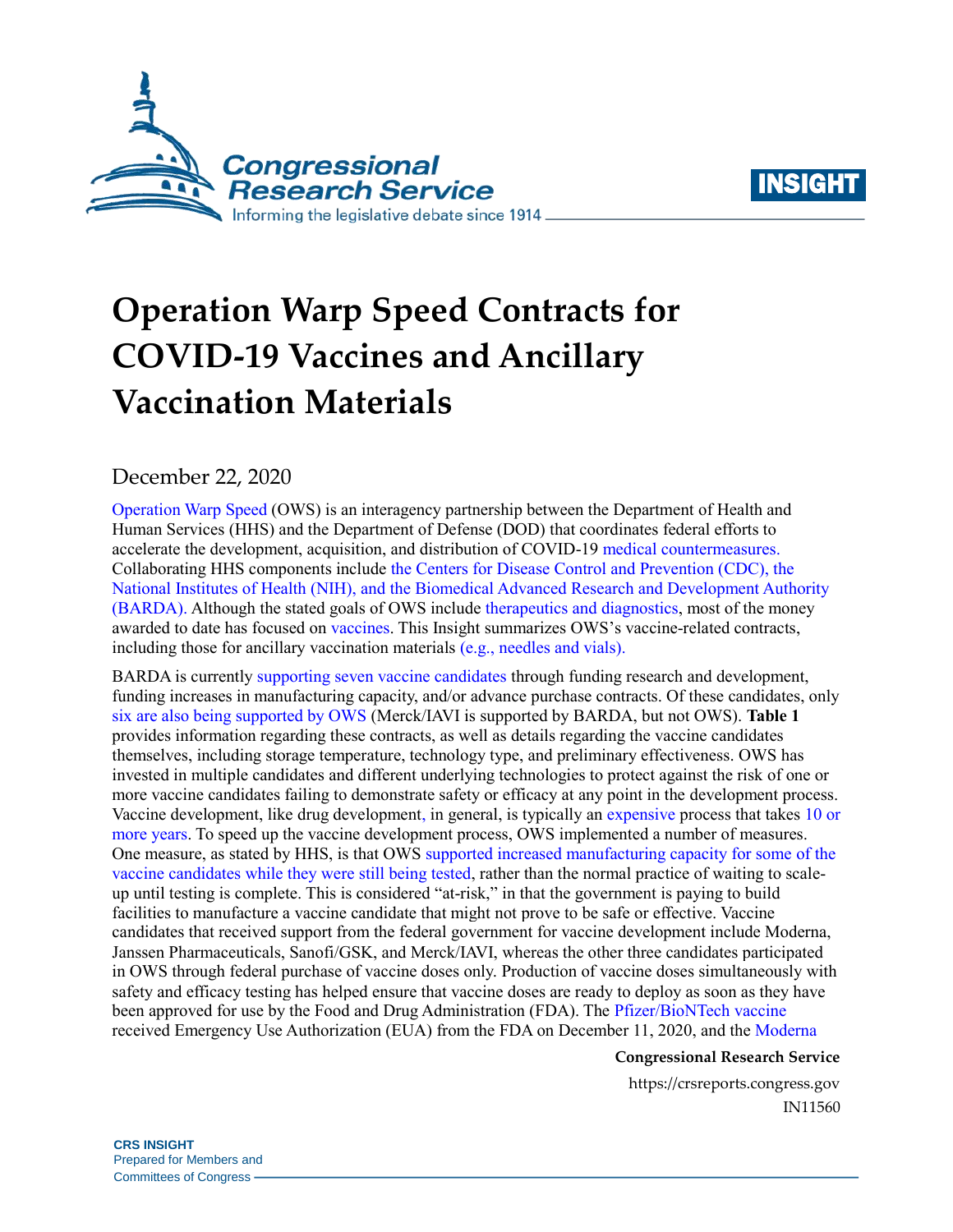[vaccine](https://www.fda.gov/news-events/press-announcements/fda-takes-additional-action-fight-against-covid-19-issuing-emergency-use-authorization-second-covid) received similar approval status on December 18, 2020. [Distribution](https://www.hhs.gov/sites/default/files/ows-vaccine-distribution-process.pdf) of these two vaccines has thus begun according to [guidelines approved by the CDC.](https://www.cdc.gov/coronavirus/2019-ncov/vaccines/recommendations-process.html) Because OWS has purchased these vaccines, all doses are to be federally owned and [provided at no cost](https://www.cdc.gov/coronavirus/2019-ncov/vaccines/8-things.html) to the American public.

<span id="page-1-0"></span>

| Company                                                     | Type                         | Contract<br><b>Value</b> | <b>Specifications</b>                         | <b>Doses</b><br>per<br><b>Person</b> | <b>Current Phase</b><br>(Preliminary<br><b>Effectiveness)</b> | <b>Storage</b>                                                                |
|-------------------------------------------------------------|------------------------------|--------------------------|-----------------------------------------------|--------------------------------------|---------------------------------------------------------------|-------------------------------------------------------------------------------|
| Pfizer/BioNTech                                             | mRNA <sup>a</sup>            | \$3.96B                  | 200 million doses                             | 2                                    | Phase II/III (95%)<br><b>EUA</b> Issued                       | Ultra cold storage $(-70^{\circ} C)$                                          |
| Moderna, Inc.                                               | mRNA                         | \$3.IB<br>\$955M         | 200 million doses<br>Development <sup>b</sup> | $\overline{2}$                       | Phase III (94.5%)<br><b>EUA</b> Issued                        | Cold storage (6 mos, $-20^{\circ}$ C)<br>Refrigerator (30 days, -2° to -8° C) |
| Astra7enecal<br>Oxford Univ.                                | Viral<br>Vector <sup>c</sup> | \$1.2B                   | 300 million doses                             | $\overline{2}$                       | Phase II/III (70%)                                            | Refrigerator (-2 $^{\circ}$ to -8 $^{\circ}$ C)                               |
| Johnson & Johnson<br>(Janssen)<br>Pharmaceuticals,<br>Inc.) | Viral<br>Vector              | \$IB<br>\$456M           | 100 million doses<br>Development              |                                      | Phase III                                                     | Refrigerator (3 mos, $-2^{\circ}$ to $-8^{\circ}$ C)                          |
| Novavax, Inc.                                               | Proteind                     | \$1.6B                   | 100 million doses                             | $\overline{2}$                       | Phase III                                                     | Refrigerator (-2 $^{\circ}$ to -8 $^{\circ}$ C)                               |
| Sanofi/GSK                                                  | Protein                      | \$2.04B<br>\$30.8M       | 100 million doses<br>Development              | $\overline{2}$                       | Phase I/II                                                    | Refrigerator (- $2^{\circ}$ to - $8^{\circ}$ C)                               |
| Merck/IAVI <sup>e</sup>                                     | Viral<br>Vector              | \$38M                    | Development                                   |                                      | Phase I                                                       | Unknown                                                                       |

**Table 1. Vaccine Candidates Supported by BARDA and Other Federal Agencies**

#### **Sources:**

https://www.pfizer.com/news/hot-topics/covid 19 vaccine u s distribution fact sheet

<https://www.medicalcountermeasures.gov/app/barda/coronavirus/COVID19.aspx?filter=vaccine>

<https://www.hhs.gov/coronavirus/explaining-operation-warp-speed/index.html>

[https://investors.modernatx.com/news-releases/news-release-details/moderna-announces-longer-shelf-life-its-covid-19](https://investors.modernatx.com/news-releases/news-release-details/moderna-announces-longer-shelf-life-its-covid-19-vaccine) [vaccine](https://investors.modernatx.com/news-releases/news-release-details/moderna-announces-longer-shelf-life-its-covid-19-vaccine)

<https://www.astrazeneca.com/media-centre/press-releases/2020/azd1222hlr.html>

<https://www.washingtonpost.com/health/2020/09/23/coronavirus-vaccine-jj-single-shot/>

<https://ir.novavax.com/news-releases/news-release-details/novavax-announces-positive-phase-1-data-its-covid-19-vaccine>

<https://www.statnews.com/2020/09/03/sanofi-gsk-covid19-vaccine-human-trials/>

<https://www.sanofi.com/en/media-room/press-releases/2020/2020-10-15-14-00-00>

<https://www.statnews.com/2020/05/26/merck-aims-to-begin-human-tests-of-two-different-covid-19-vaccines-this-year/>

[https://www.iavi.org/phocadownload/iavi\\_fact\\_sheet\\_coronavirus-vaccine-program.pdf](https://www.iavi.org/phocadownload/iavi_fact_sheet_coronavirus-vaccine-program.pdf)

**Note:** Current as of December 22, 2020.

- <span id="page-1-1"></span>a. [Messenger RNA \(mRNA\) vaccines](https://www.cdc.gov/coronavirus/2019-ncov/vaccines/different-vaccines/mrna.html) contain harmless virus genetic material that codes for a protein that is found on the virus's surface. The body then recognizes this protein as foreign and initiates an immune response.
- <span id="page-1-2"></span>b. Only Moderna, Janssen Pharmaceuticals, Sanofi/GSK, and Merck/IAVI have received funding from the federal government to support vaccine development. Pfizer/BioNTech, AstraZeneca/Oxford University, and Novavax have participated in federal purchase of vaccine doses only.
- <span id="page-1-3"></span>c. [Viral vector vaccines](https://www.cdc.gov/coronavirus/2019-ncov/vaccines/different-vaccines/how-they-work.html) contain a weakened version of the live virus that has most of the harmful parts of the COVID-19 genetic code removed.
- <span id="page-1-4"></span>d. [Protein subunit vaccines](https://www.cdc.gov/coronavirus/2019-ncov/vaccines/different-vaccines/how-they-work.html) contain harmless pieces of the COVID-19 virus (protein), which the body recognizes as foreign and mounts an immune response against.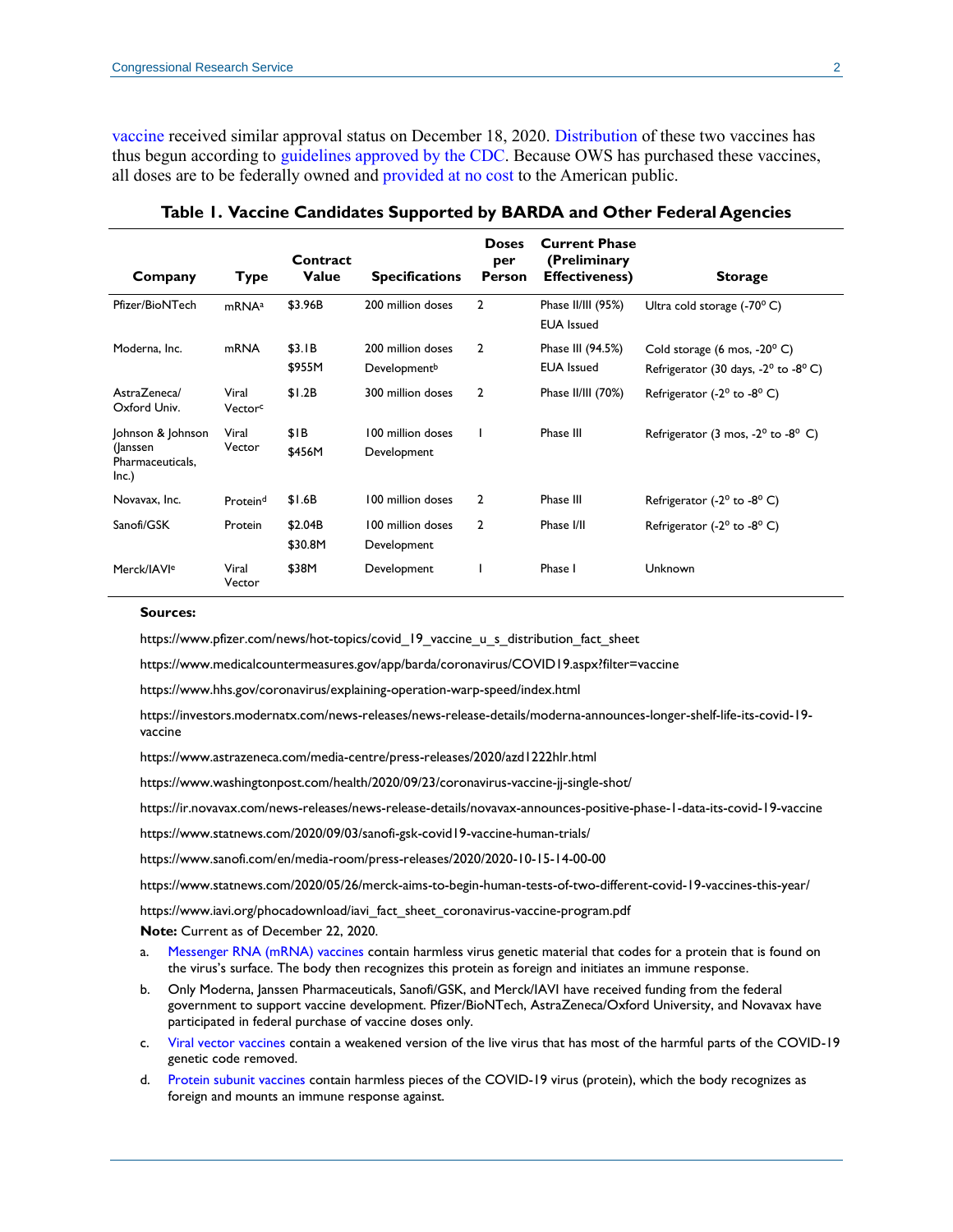e. The Merck/IAVI vaccine candidate is supported by BARDA, but not by OWS.

<span id="page-2-0"></span>The Government Accountability Office has noted difficulty in assessing the transparency of the full [supply chain and production of vaccines and ancillary supplies.](https://www.gao.gov/products/GAO-21-207) Shortages of ancillary vaccination supplies that could potentially delay the vaccination campaign have also been of concern. [Monitoring and](https://crsreports.congress.gov/product/pdf/IF/IF11648)  [addressing potential supply issues](https://crsreports.congress.gov/product/pdf/IF/IF11648) may thus be of interest to Congress as vaccines are distributed throughout the country. **[Table 2](#page-2-1)** provides OWS contract awards for needles, syringes, glass vials, and vial alternatives.

<span id="page-2-1"></span>**Table 2. Federal Government Contracts for Ancillary COVID-19 Vaccine Supplies**

Needles, Syringes, Glass Vials, and Vial Alternatives

| Company                                | <b>Contract Value</b> | <b>Specifications</b>                                                                                               |  |  |
|----------------------------------------|-----------------------|---------------------------------------------------------------------------------------------------------------------|--|--|
| Apiject Systems America                | \$138 million         | 100 million prefilled syringes by the end of 2020                                                                   |  |  |
|                                        |                       | Expansion of manufacturing capacity to produce 500<br>million prefilled syringes in 2021                            |  |  |
| Corning Pharmaceutical<br>Technologies | \$204 million         | Expansion of manufacturing capacity to produce an<br>additional 164 million Valor Glass vials per year if<br>needed |  |  |
| SiO <sub>2</sub> Materials Science     | \$143 million         | Expansion of manufacturing capacity to produce 120<br>million glass-coated plastic containers per year if<br>needed |  |  |
| Becton, Dickinson and Co.              | \$42.3 million        | Expansion of manufacturing capacity to produce<br>needles and syringes                                              |  |  |
| Smiths Medical, Inc.                   | \$20.6 million        | Expansion of manufacturing capacity to produce<br>needles and syringes                                              |  |  |
| Retractable Technologies, Inc.         | \$53.6 million        | Expansion of manufacturing capacity to produce safety<br>needles and syringes                                       |  |  |
| Retractable Technologies, Inc.         | \$83.8 million        | 320 million needles and syringes                                                                                    |  |  |
| Marathon Medical Corp.                 | \$27.5 million        |                                                                                                                     |  |  |
| Duopross Meditech Corporation          | \$48 million          |                                                                                                                     |  |  |
| Cardinal Health Inc.                   | \$15 million          |                                                                                                                     |  |  |
| Gold Coast Medical Supply, LP          | \$14 million          | 134 million safety syringes by the end of 2020                                                                      |  |  |
| HTL STREFA Inc.                        | \$12 million          | 500 million safety syringes over a 12-month period<br>(August 2020 - August 2021)                                   |  |  |
| Quality Impact, Inc.                   | \$9 million           |                                                                                                                     |  |  |
| Medline Industries, Inc.               | \$6 million           |                                                                                                                     |  |  |

#### **Sources:**

[https://www.medicalcountermeasures.gov/barda/influenza-and-emerging-infectious-diseases/coronavirus/pharmaceutical](https://www.medicalcountermeasures.gov/barda/influenza-and-emerging-infectious-diseases/coronavirus/pharmaceutical-manufacturing-in-america/?filter=all)[manufacturing-in-america/?filter=all](https://www.medicalcountermeasures.gov/barda/influenza-and-emerging-infectious-diseases/coronavirus/pharmaceutical-manufacturing-in-america/?filter=all)

[https://www.defense.gov/Newsroom/Releases/Release/Article/2302139/dod-awards-104-million-for-procurement-of](https://www.defense.gov/Newsroom/Releases/Release/Article/2302139/dod-awards-104-million-for-procurement-of-syringes-in-support-of-us-covid-19-va/)[syringes-in-support-of-us-covid-19-va/](https://www.defense.gov/Newsroom/Releases/Release/Article/2302139/dod-awards-104-million-for-procurement-of-syringes-in-support-of-us-covid-19-va/)

[https://www.usaspending.gov/award/CONT\\_AWD\\_75A50120F33003\\_7505\\_75A50118D00012\\_7505](https://www.usaspending.gov/award/CONT_AWD_75A50120F33003_7505_75A50118D00012_7505) [https://www.usaspending.gov/award/CONT\\_AWD\\_75A50120F33004\\_7505\\_75A50118D00013\\_7505](https://www.usaspending.gov/award/CONT_AWD_75A50120F33004_7505_75A50118D00013_7505) <https://news.bloomberglaw.com/health-law-and-business/pandemics-next-medical-shortage-vaccine-needles-syringes> <https://www.hhs.gov/coronavirus/explaining-operation-warp-speed/index.html>

**Note:** Current as of December 22, 2020.